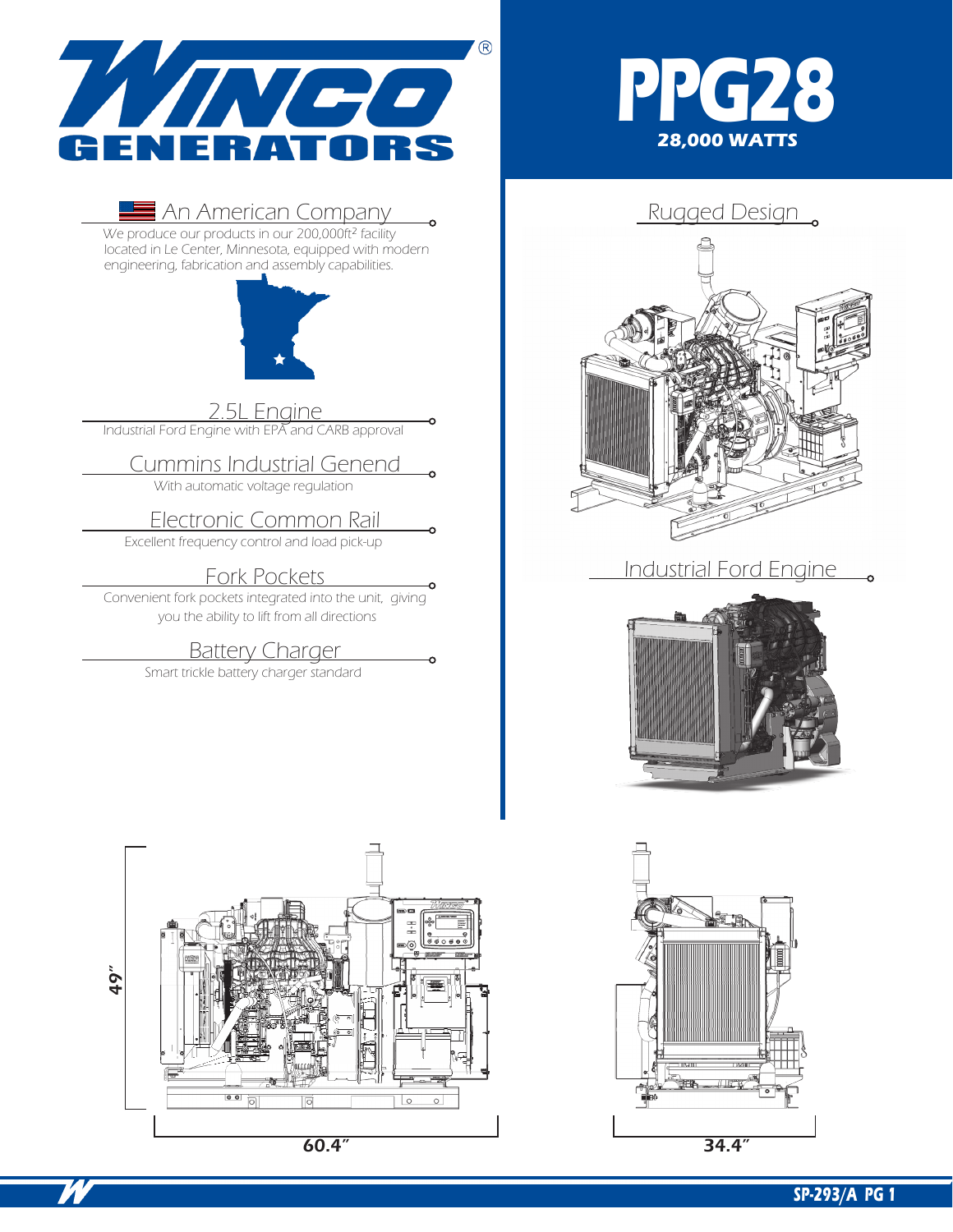# **SPECIFICATIONS**

## **ELECTRICAL**

|              |                               | <b>STANDBY</b> |            | <b>PRIME</b> |              |            |             |                                         |
|--------------|-------------------------------|----------------|------------|--------------|--------------|------------|-------------|-----------------------------------------|
| <b>VOLTS</b> | <b>POWER</b><br><b>FACTOR</b> | <b>WATTS</b>   | <b>KVA</b> | <b>AMPS</b>  | <b>WATTS</b> | <b>KVA</b> | <b>AMPS</b> | <b>RECOMMENDED</b><br>CB <sup>(1)</sup> |
| 120/240 1-PH | 1.0                           | 28.000         | 28         | 116          | 25,000       | 25         | 104         | $100 - 150$                             |
| 120/208 3-PH | 0.8                           | 28,000         | 35         | 97           | 25,000       | 31.25      | 86          | $100 - 120$                             |
| 120/240 3-PH | 0.8                           | 28.000         | 35         | 84           | 25,000       | 31.25      | 75          | $90 - 100$                              |
| 277/480 3-PH | 0.8                           | 28.000         | 35         | 42           | 25,000       | 31.25      | 37          | 40 - 50                                 |
| 346/600 3-PH | 0.8                           | 28,000         | 35         | 33           | 25,000       | 31.25      | 30          | $30 - 40$                               |

NOTES: (1) Recommended breaker sizes are 100 to 125% of generator output.

# ENGINE PPG28

| <b>ENGINE BRAND</b>                                                          | <b>FORD</b>         |  |  |
|------------------------------------------------------------------------------|---------------------|--|--|
| <b>ENGINE MODEL</b>                                                          | <b>MSG425</b>       |  |  |
| TIER                                                                         |                     |  |  |
| <b>ENGINE STARTER</b>                                                        | <b>12V ELECTRIC</b> |  |  |
| <b>ENGINE SPEED</b>                                                          | 1800 RPM            |  |  |
| <b>ENGINE CYLINDERS</b>                                                      | 4                   |  |  |
| <b>ENGINE HP</b>                                                             | 40                  |  |  |
| <b>FREQUENCY</b>                                                             | 60 HZ               |  |  |
| <b>ALTERNATOR</b>                                                            | <b>95 AMPS 12V</b>  |  |  |
| <b>FLYWHEEL</b>                                                              | 10"                 |  |  |
| <b>ROTATION</b>                                                              | CCW                 |  |  |
| ASPIRATION                                                                   | NATURAL             |  |  |
| <b>COOLANT</b>                                                               | 10 QT               |  |  |
| <b>BORE/STROKE</b>                                                           | 89 mm x 100 mm      |  |  |
| <b>DISPLACEMENT</b>                                                          | 2.5L                |  |  |
| RECOMMENDED OIL <sup>(2)</sup>                                               | 5W-30 SAE           |  |  |
| <b>OIL CAPACITY</b>                                                          | 6.7 QT              |  |  |
| <b>GOVERNOR</b>                                                              | <b>ELECTRONIC</b>   |  |  |
| <b>COMPRESSION RATIO</b>                                                     | 9.7:1               |  |  |
| <b>FAN TYPE</b>                                                              | <b>PUSHER</b>       |  |  |
| INTAKE AIR CONSUMPTION                                                       | 67.54 CFM           |  |  |
| RADIATOR COOLING AIR                                                         | 4420 CFM            |  |  |
| EXHAUST FLOW                                                                 | 205.70 CFM          |  |  |
| <b>EXHAUST OUTLET SIZE</b>                                                   | 2″                  |  |  |
| <b>STARTING AIDES</b>                                                        | <b>BLOCK HEATER</b> |  |  |
| STARTING TEMP NATURAL W/ AIDES                                               |                     |  |  |
| STARTING TEMP W/BLOCK HEATER                                                 |                     |  |  |
| NOTES: (1) Steady state frequency regulation. (2) The recommended oil is for |                     |  |  |

normal applications. See operator's manual for the recommended oil for your needs. (3) Battery not included.

| 10 HP                    |
|--------------------------|
|                          |
| $< 5\%$                  |
| <b>YES</b>               |
| <b>CUSTOMER SUPPLIED</b> |
| STANDARD                 |
| <b>INCLUDED</b>          |
| USA                      |
| YES                      |
| YES                      |
| NΟ                       |
| 1 YEAR/2000 HRS          |
|                          |

NOTES: (1) For more generator warranty, see operator's manual.

## GENERATOR END

| <b>WINDING</b><br><b>WINDING NUMBER</b> | 12 LEAD<br>711            |
|-----------------------------------------|---------------------------|
| <b>VOLTAGE REGULATION</b>               | $AVR +/- 1%$              |
| <b>AVR TYPF</b>                         | AS540                     |
| <b>TEMPERATURE RISE</b>                 | 125/40°C                  |
| <b>TYPF</b>                             | REVOLVING FIELD           |
| <b>BRUSHLESS</b>                        | <b>YES</b>                |
| SPEED                                   | 1800 RPM                  |
| <b>ROTOR</b>                            | 2/3 PITCH                 |
| <b>WINDINGS</b>                         | 100% COPPER               |
| STATOR WINDING                          | DOUBLE LAYER CONCENTRIC   |
| COUPLING                                | DIRECT/FLEXIBLE DISC      |
| <b>BEARINGS</b>                         | SINGLE (MAINTENANCE FREE) |
| EFFICIENCY PEAK                         | 91%                       |
| <b>INSULATION</b>                       | CLASS H                   |
| <b>INGRESS PROTECTION</b>               | IP <sub>23</sub>          |